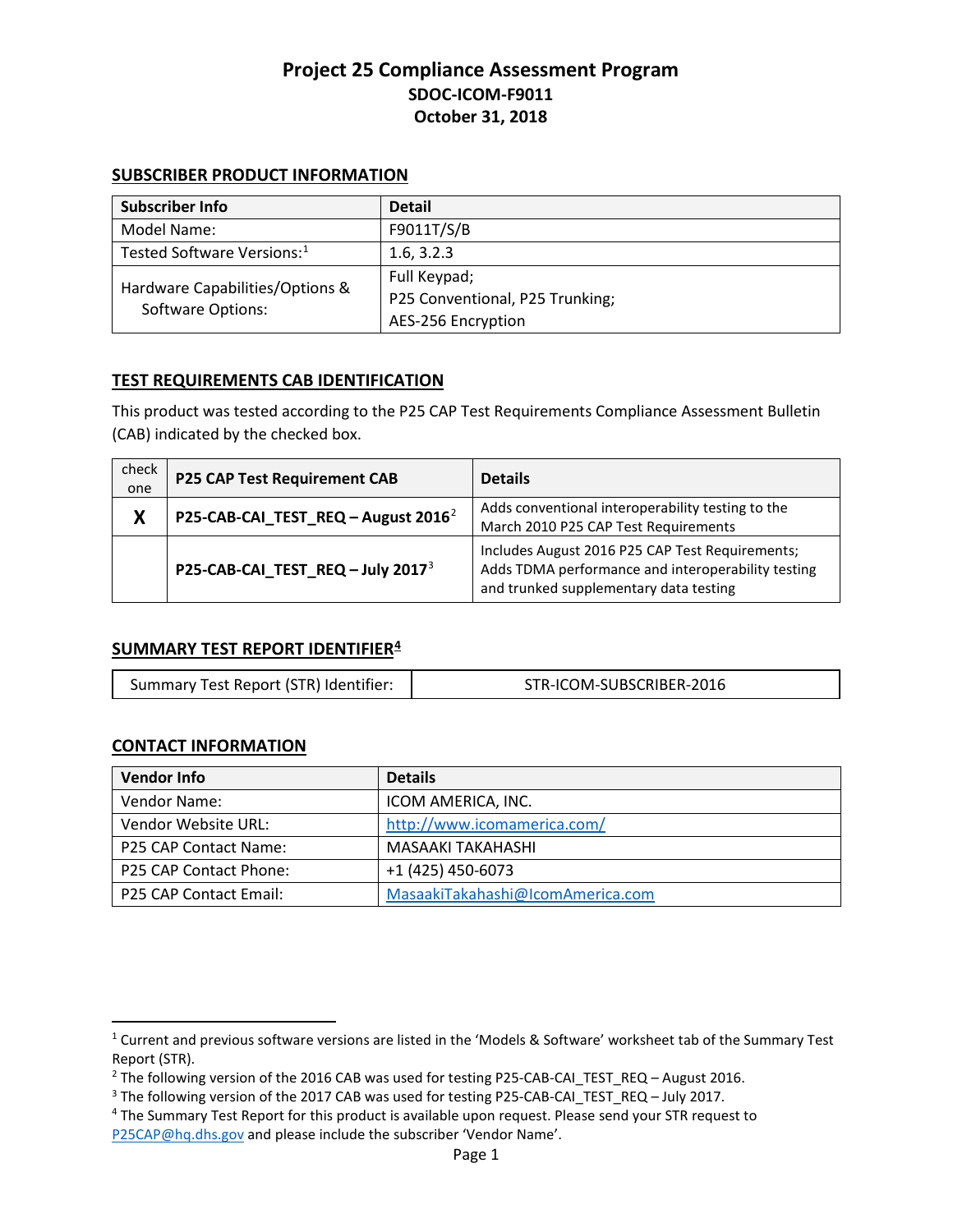# **ENCRYPTION STATEMENT**

This product complies with the P25 CAP Encryption Requirements CAB (P25-CAB-ENC\_REQ). The checked box indicates how the product was tested.

| $\frac{1}{x}$ Tested with the AES 256 encryption algorithm and shall be available with AES 256 encryption at a<br>minimum or without any encryption of any type. |
|------------------------------------------------------------------------------------------------------------------------------------------------------------------|
| Tested without the AES 256 encryption algorithm and shall only be available without any<br>encryption of any type.                                               |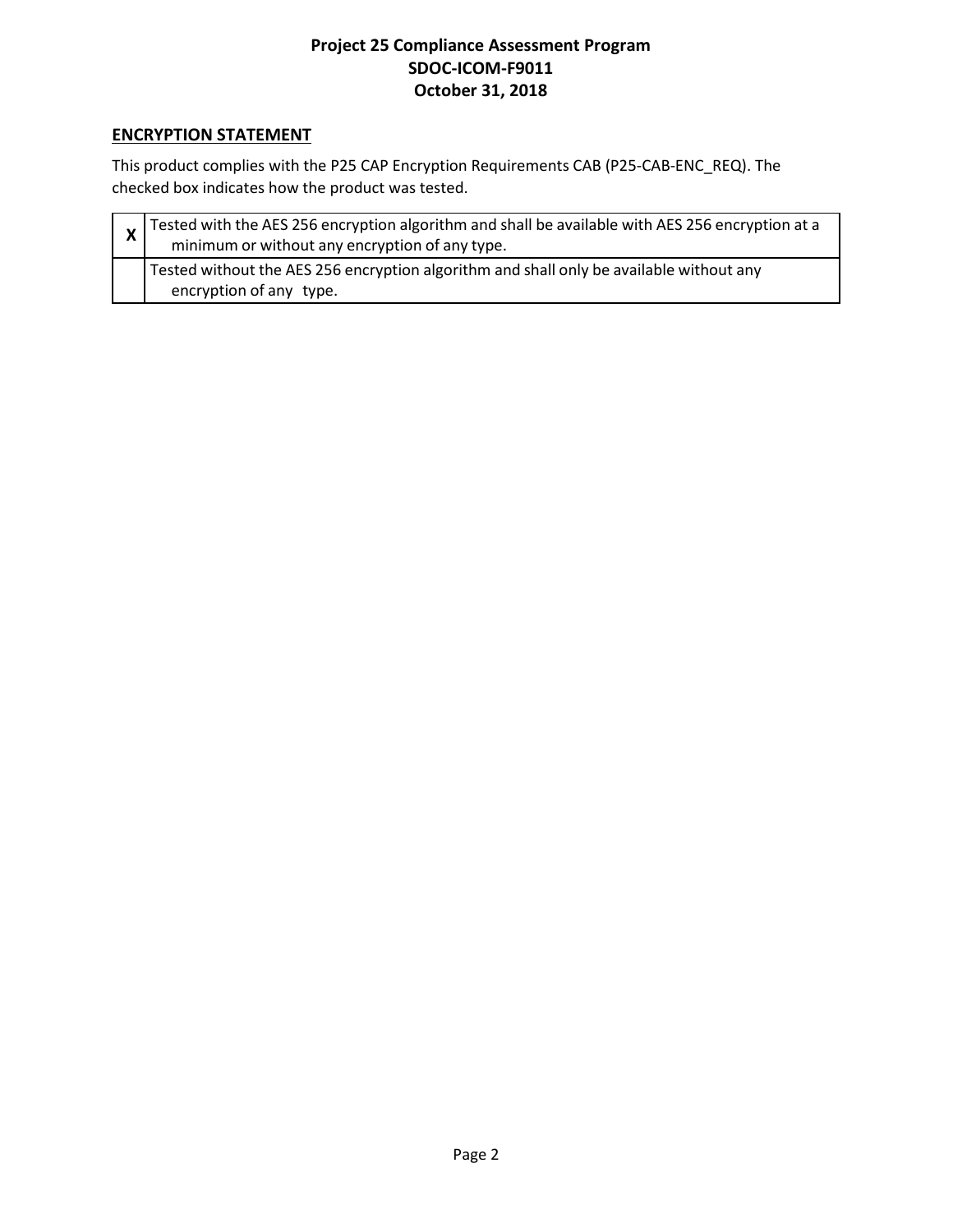## **CONVENTIONAL PERFORMANCE**

The Subscriber product has been tested for Conventional Performance. All requirements were passed except for those requirements identified below under Unsupported or Failed Requirements.

## P25 CAP Conventional Performance Testing Coverage

Receiver Tests: Reference Sensitivity, Faded Reference Sensitivity, Signal Delay Spread Capability, Adjacent Channel Rejection, Offset Adjacent Channel Rejection, Co-Channel Rejection, Spurious Response Rejection, Intermodulation Rejection, Signal Displacement Bandwidth, Late Entry Unsquelch Delay, and Receiver Throughput Delay.

Transmitter Tests: Unwanted Emissions (Adjacent Channel Power Ratio), Transmitter Power and Encoder Attack Time, Transmitter Throughput Delay, Frequency Deviation for C4FM, and Modulation Fidelity, Transient Frequency Behavior.

### Unsupported or Failed Requirements

1. None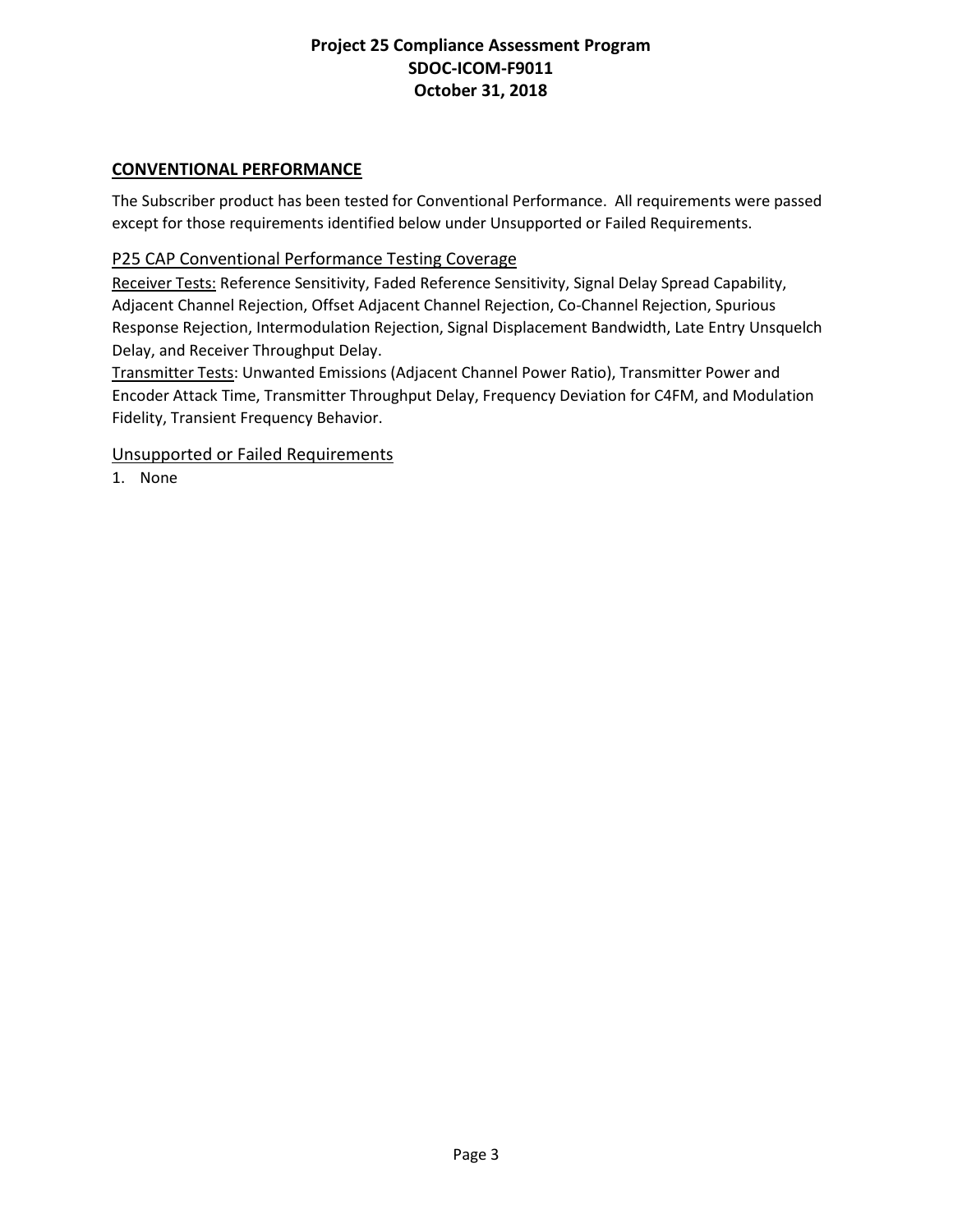## **TRUNKING PERFORMANCE - FDMA**

The Subscriber product has been tested for Trunking Performance - FDMA. All requirements were passed except for those requirements identified below under Unsupported or Failed Requirements.

### P25 CAP FDMA Trunking Performance Testing Coverage

Receiver Tests: Reference Sensitivity, Faded Reference Sensitivity, Signal Delay Spread Capability, Adjacent Channel Rejection, Offset Adjacent Channel Rejection, Co-Channel Rejection, Spurious Response Rejection, Intermodulation Rejection, and Signal Displacement Bandwidth.

Transmitter Tests: Unwanted Emissions (Adjacent Channel Power Ratio), Power Attack time, Encoder Attack Time, Transmitter Throughput Delay, Frequency Deviation for C4FM, and Modulation Fidelity, Transient Frequency Behavior.

Trunked Tests: Trunking Control Channel Slot Times, Trunking Request Time, and Transmitter Time to Key on a Traffic Channel.

### Unsupported or Failed Requirements

- 1. EUT was not evaluated against 37.5 ms Slot Times for Trunking Control Channel Slot Times
- 2. EUT was not evaluated against Short From for Transmitter Time to Key on a Traffic Channel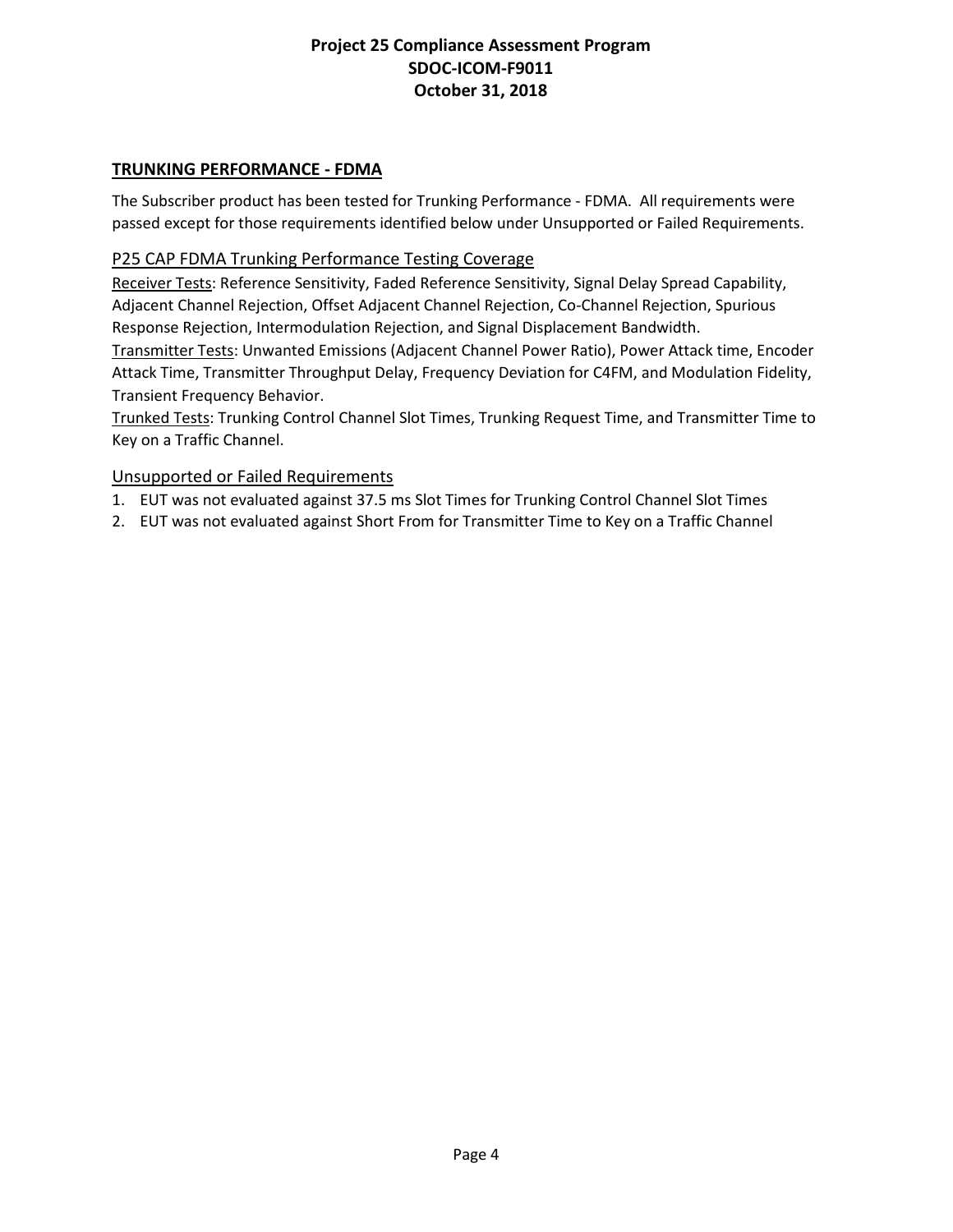# **CONVENTIONAL DIRECT MODE INTEROPERABILITY**

The Subscriber product has been tested for Conventional Direct Mode Interoperability. All test cases were passed except for those test cases identified below under Unsupported or Failed Test Cases. Test cases that passed but require specific, sometimes optional, product capabilities are also identified below.

### P25 CAP Direct Mode Interoperability Testing Coverage

Network Access Code (NAC) Operation, Group Voice Call, Emergency Call, Unit-to-Unit Voice Call, Encryption, Call Alert, Radio Check, Message Update, Status Update, Status Query, and Radio Unit Monitor.

### Unsupported or Failed Test Cases

1. EUT Direct Mode does not support Call Alert, Radio Check, Message Update, Status Update, Status Query, Radio Unit Monitor

- 1. EUT requires AES-256 Encryption option to pass Encryption
- 2. EUT requires display to identify calling radio for all tests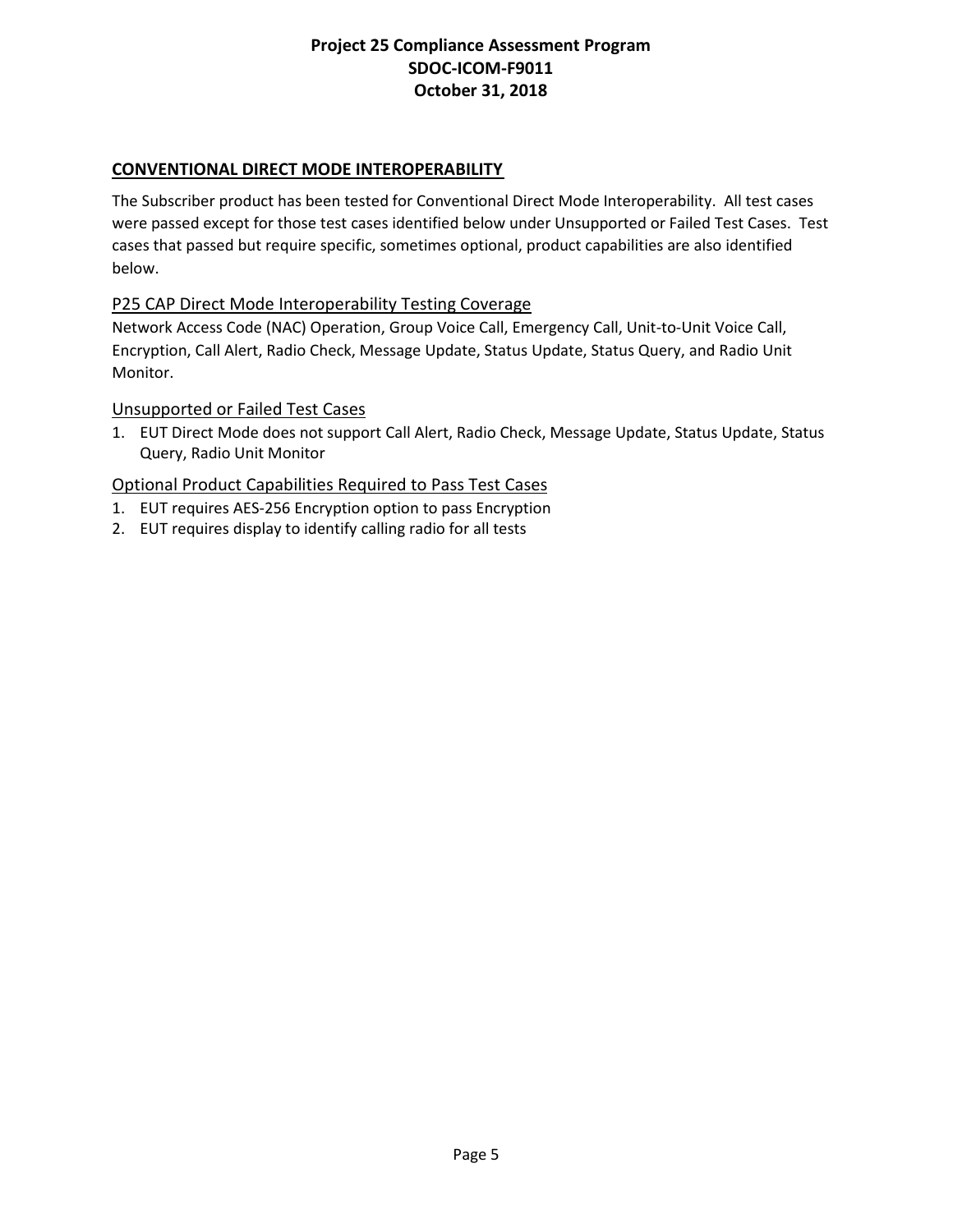# **CONVENTIONAL REPEAT MODE INTEROPERABILITY**

The Subscriber product has been tested for Conventional Repeat Mode Interoperability. All test cases were passed except for those test cases identified below under Unsupported or Failed Test Cases. Test cases that passed but require specific, sometimes optional, product capabilities are also identified below.

### P25 CAP Repeat Mode Interoperability Testing Coverage

Network Access Code (NAC) Operation, Group Voice Call, Emergency Call, Unit-to-Unit Voice Call, Encryption, Call Alert, Radio Check, Message Update, Status Update, Status Query, and Radio Unit Monitor.

### Unsupported or Failed Test Cases

1. EUT Repeat Mode does not support Call Alert, Radio Check, Message Update, Status Update, Status Query, Radio Unit Monitor

- 1. EUT requires AES-256 Encryption option to pass Encryption
- 2. EUT requires display to identify calling radio for all tests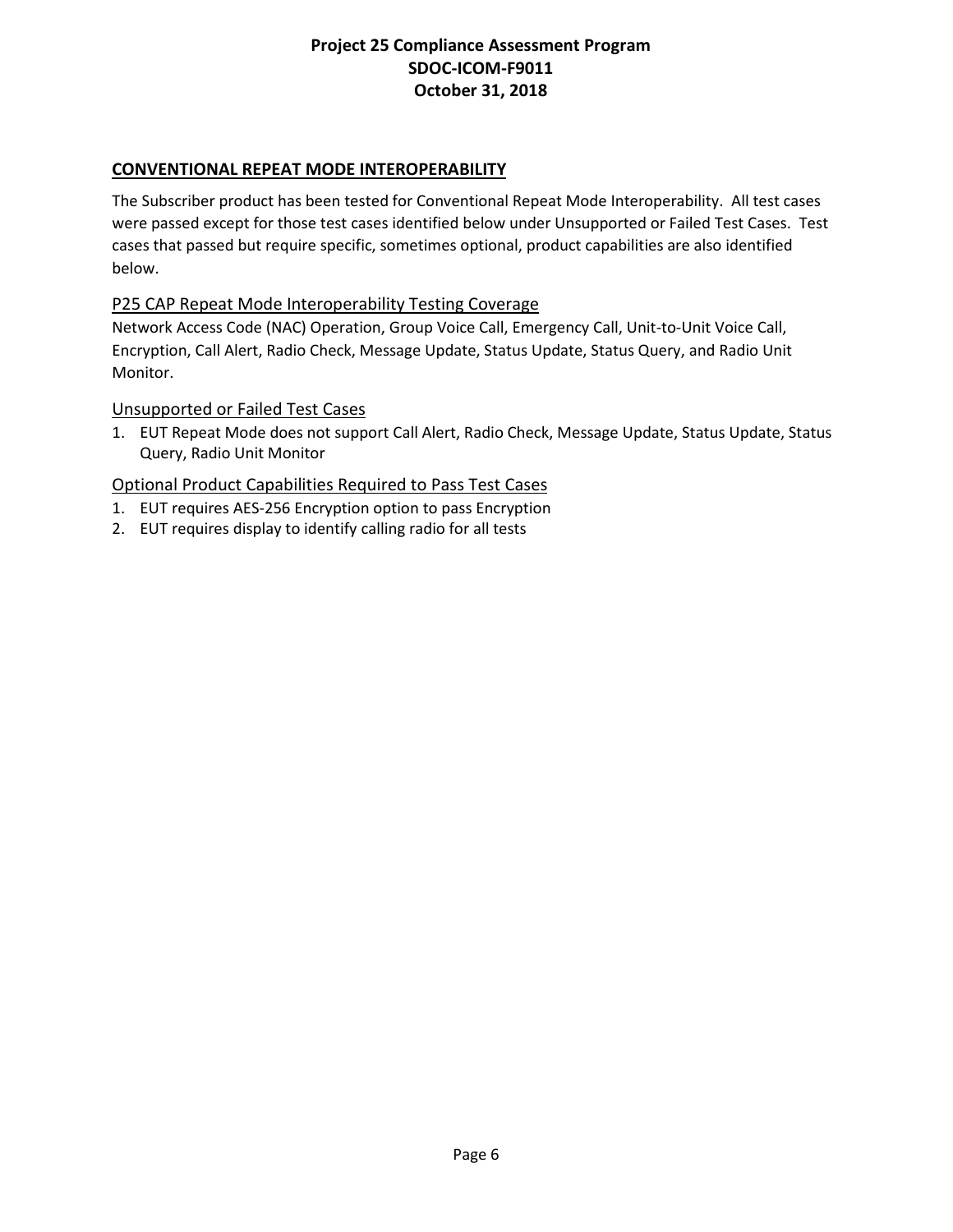## **CONVENTIONAL REPEAT MODE with DISPATCH MONITORING CONSOLE INTEROPERABILITY**

The Subscriber product has been tested for Conventional Repeat Mode with Dispatch Monitoring Console Interoperability. All test cases were passed except for those test cases identified below under Unsupported or Failed Test Cases. Test cases that passed but require specific, sometimes optional, product capabilities are also identified below.

### P25 CAP Repeat Mode Interoperability Testing Coverage

Group Voice Call, Emergency Call, All Call, Unit-to-Unit Voice Call, Encryption, Emergency Alarm, Call Alert, Radio Check, Radio Unit Inhibit/Uninhibit, Message Update, Status Update, Status Query, and Radio Unit Monitor.

#### Unsupported or Failed Test Cases

- 1. Due to limitations of the Representative Subscriber / Base Station Under Test, the EUT was not fully verified for the following tests: Routine Group Voice Call, Emergency Call, All Call, Call Alert, Radio Check, Radio Unit Inhibit/Uninhibit, Message Update, Status Update, Status Query, and Radio Unit Monitor.
- 2. EUT does not support Message Update from DMC, Status Update, Status Query

- 1. EUT requires AES-256 Encryption option to pass Encryption
- 2. EUT requires display to identify calling radio for all tests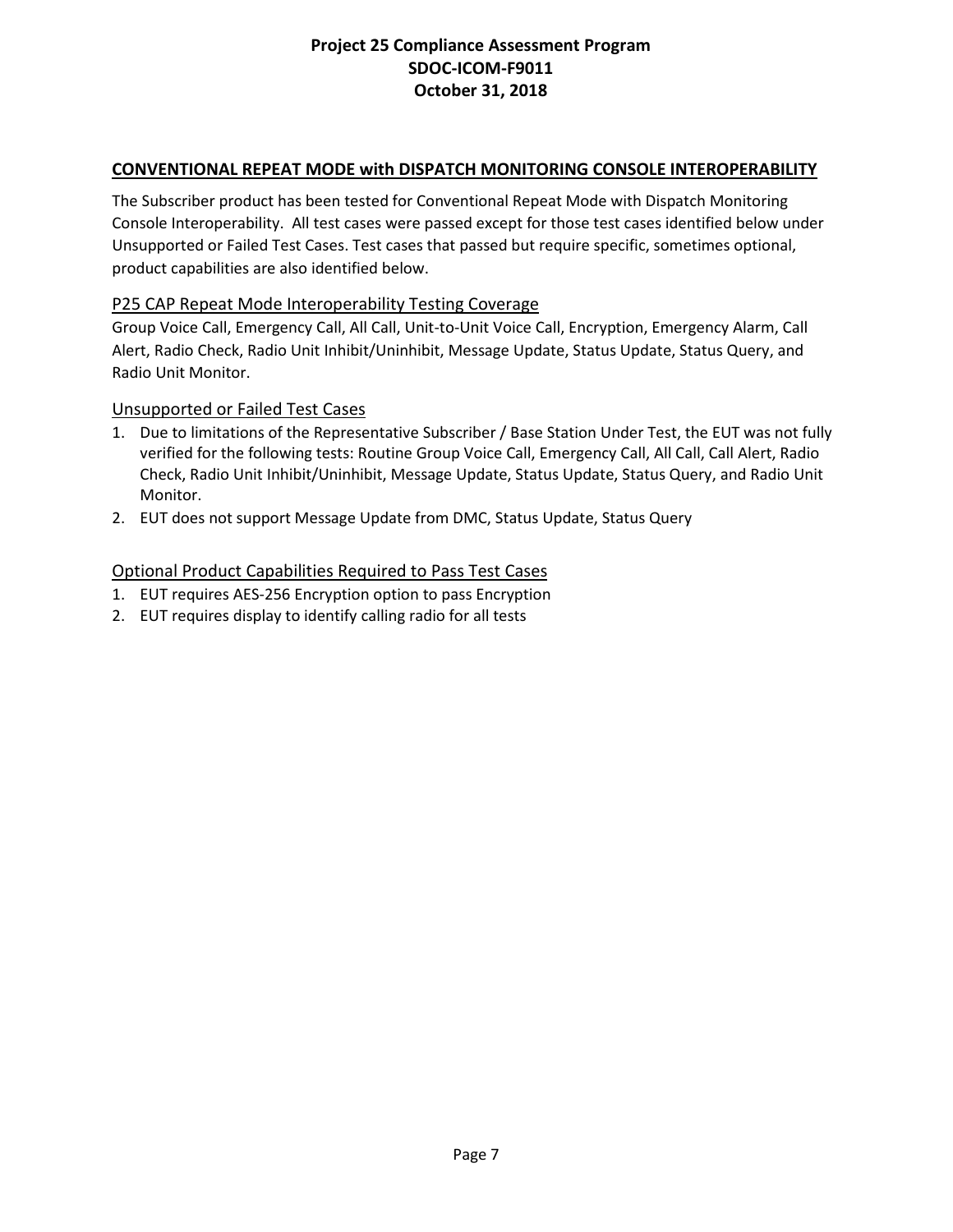# **TRUNKED SUBSCRIBER UNIT INTEROPERABILITY – FDMA**

The Subscriber product has been tested for Trunked Interoperability - FDMA. All test cases were passed except for those test cases identified below under Unsupported or Failed Test Cases. Test cases that passed but require specific, sometimes optional, product capabilities are also identified below.

### 2016 P25 CAP FDMA Trunked Interoperability Testing Coverage

Full Registration, Group Voice Call, Unit to Unit Voice Call, Broadcast Voice Call, Affiliation, Announcement Group Call, Emergency Alarm, Emergency Group Call, Encryption, Intra-Location Registration Area Roaming

### Unsupported or Failed Test Cases

1. Due to limitations of the Representative Subscriber / Base Station Under Test, the EUT was not fully verified for the following tests: Unit-to-Unit Voice Call, Intra-Location Registration Area Roaming

- 1. EUT requires AES-256 Encryption option to pass Encryption
- 2. EUT requires display to identify calling radio for all tests
- 3. EUT does not support Inter-System or Inter-WACN roaming